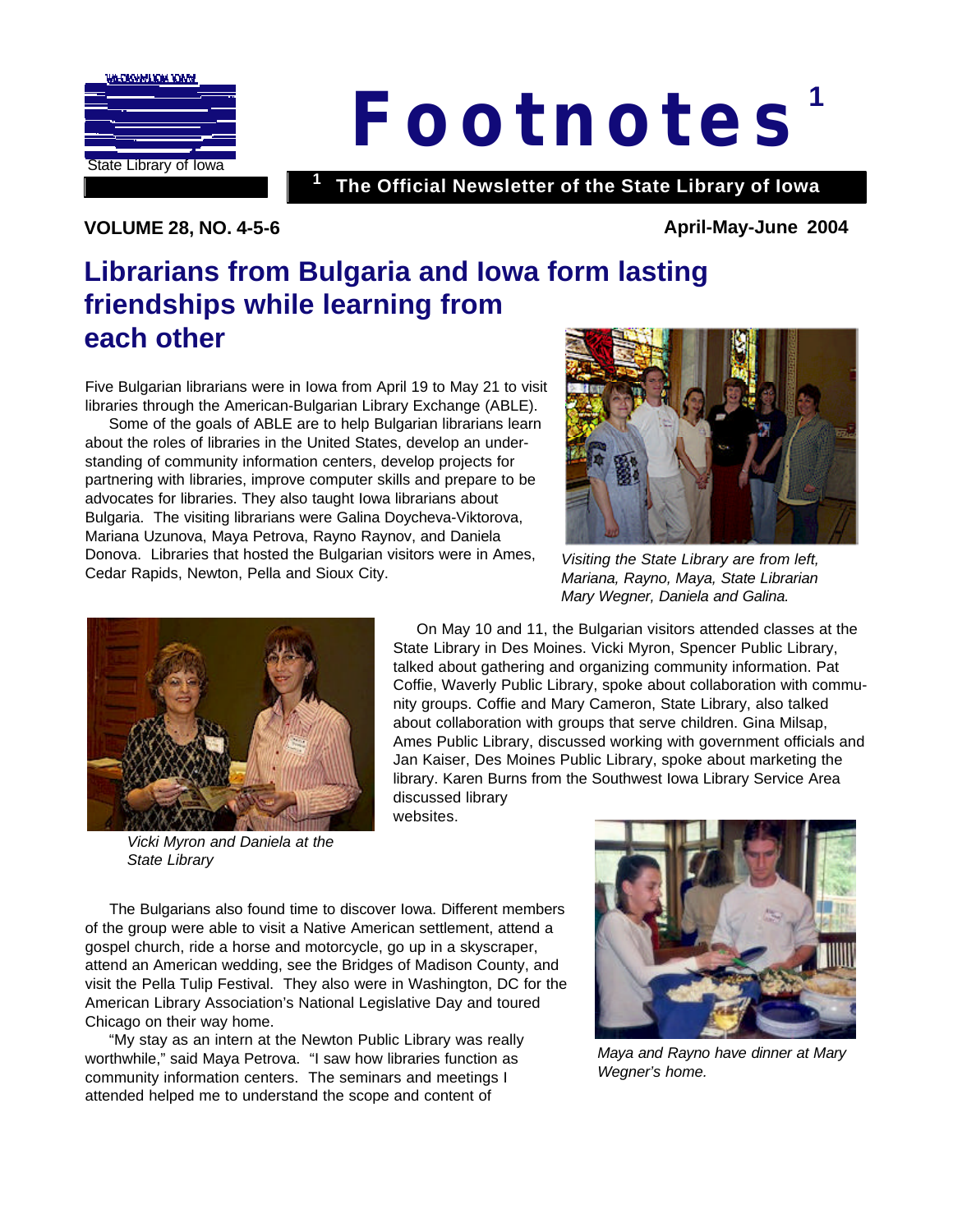community information, how collections are built, managed and made available to the public.

 "I expect us to adopt some of the succesful practices in this sphere," said Petrova.

 She said it was an honor to be receive a proclamation naming her an honorary citizen of Newton and a letter from the mayor. Special activities included visiting blues clubs in Des Moines and Chicago and going to a Slipknot concert.

 "I was amazed by the atmosphere of brotherhood at a black Baptist church we visited. Most of all, I appreciated the natural attitude and friendliness of all the people I met, and whom I can call friends now," said Petrova.

 Stephanie Schulte works for the Cedar Rapids Public Library and was a host to Mariana Uzunova. She said that having Mariana in the library brought the staff together and there were several chances to meet as a group and talk with her about life in Bulgaria.

 "Mariana was very friendly and very interested in every aspect of library work," said Schulte. "She often commented that she was the ambassador for her library and she was excellent in that aspect.



*Tulip Festival. George and his wife, Stephanie, were Mariana's hosts in Cedar Rapids.*

"Mariana was full of life and always willing to try different activities, food, and situations. She even made



*At the Pella Tulip Festival, from left, Maya Petrova; Wendy Street, Pella Public Library Director; Rayno Raynov; Mariana Uzunova, Daniela Donova and Galina Doycheva-Viktorova.*

instantly bonded not just as librarians, but as women.

two meals so we could get a taste of her foods," said Schulte.

 Rayno Raynov is now back in Bulgaria busy with his library's summer reading program. "I have to admit, I miss so many of the people {in Iowa}," he said.

 "I learned a lot about the American lifestyle and have a new opinion of it. I also learned more about summer reading programs, the treatment of disabled people, book drops and so many other things," said Raynov.

 Wendy Street, director of the Pella Public Library, said Raynov sent her an e-mail shortly after returning to Bulgaria and shared an experience he had at home.

 "He was walking down the street and accidently bumped into an older woman and said 'excuse me' in English. He received a 'very strange' look in return," said Street.

 "The most interesting conversation I had with Rayno was about politics in Bulgaria. They have literally thousands of political parties," said Street.

 Gina Millsap, director of the Ames Public Library, hosted Galina Doycheva-Viktorova and said the two

 'What we found is what all true friends find -- that your similarities, your approach to life, your sense of humor, the things you care most about -- transcend country, language and custom. We had so much fun together," said Millsap.

 "Galina's excitement about what she was learning and, in turn, what she shared with me about how they do things at the Varna Library was infectious. It reminded me of why I became a librarian and why I wanted to be a director. Bulgarian libraries are facing tremendous challenges, including limited resources, creating a whole new identity for public libraries, building an expanded relationship with their users and bringing in new users. They are committed to making that happen. It was humbling and inspirational and put our own challenges in perspective," said Millsap.

 The Iowa Resource for International Service (IRIS) received a grant to develop partnerships between libraries in Bulgaria, Colorado and Iowa. It builds on the successful Partner Library Project between Bulgarian and Colorado libraries. Begun in 1996, there are now 10 public library partnerships.

Click [here](http://www.silo.lib.ia.us/news/news/News-2004/bulgarian-photos/photo-page-one.htm) to see more photos of the Bulgarian librarians in Iowa.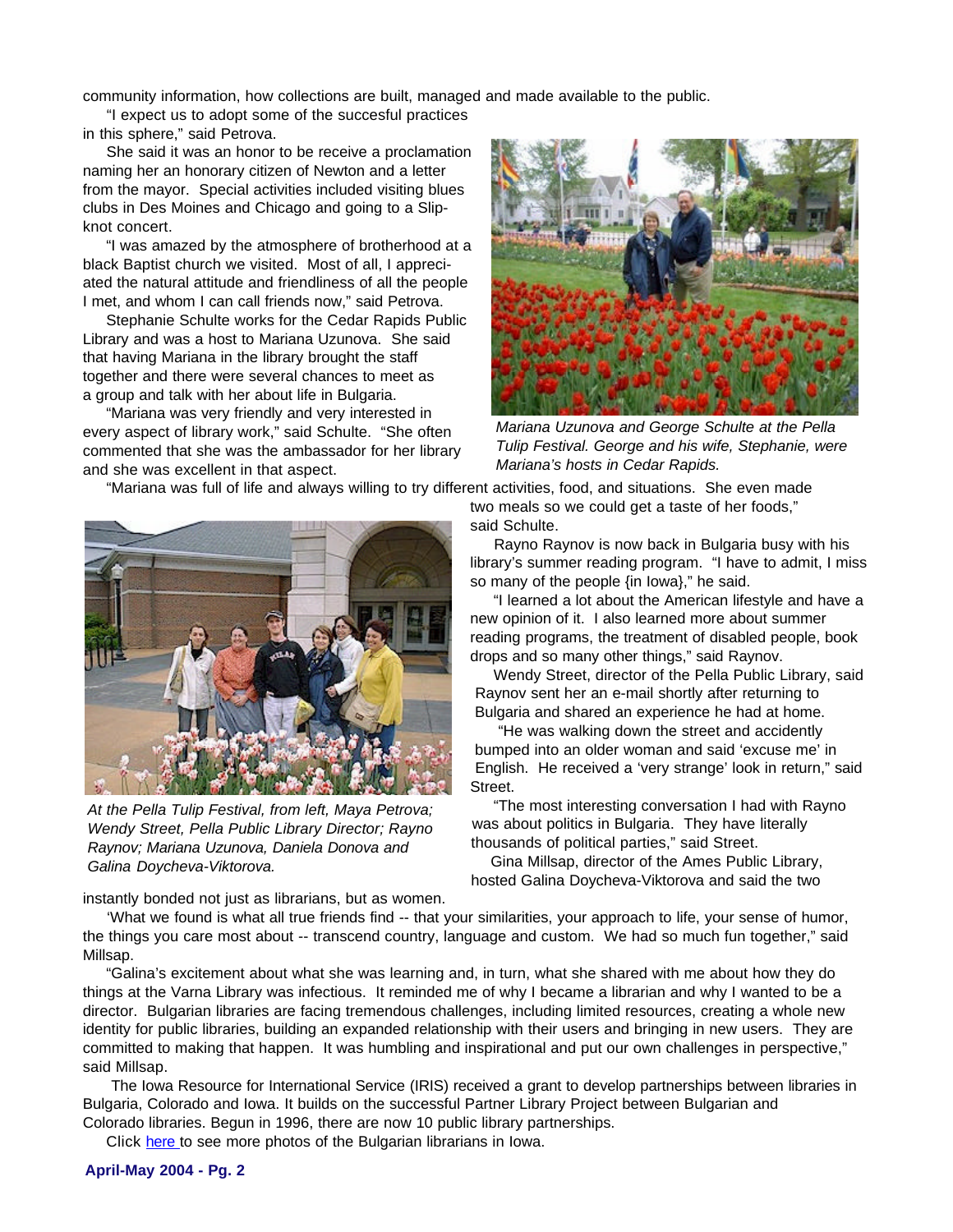### **Standards Committee releases draft of recommendations**

The State Library and the State Library Standards Advisory Task Force have completed a draft of the 4th edition of *In Service to Iowa.* There are 75 standards, of which 14 are new and another 23 are substantially revised. Information sessions on the revised standards will be held on the ICN from 6 to 8 p.m. July 12 and from 9:30 to 11:30 a.m. July 13.

 The draft of the 4th edition of *In Service to Iowa* and a list of ICN sites is on the State Library's web site at [http://www.silo.lib.ia.us/for-ia-libraries/accr-and-standards/index.html.](http://www.silo.lib.ia.us/for-ia-libraries/accr-and-standards/index.html)

 Iowa's voluntary public library standards program was established in 1985 to give public libraries a tool for identifying strengths and areas for improvement, to document the condition of public library service in Iowa and to meet statutory requirements.

 In 2003, the Task Force was appointed by the Iowa Commission of Libraries to revise *In Service to Iowa.* Revision was needed to: 1) recognize the impact of technology, especially the Internet; 2) base quantitative standards on Iowa-specific statistics; 3) provide additional explanation; and 4) update the administrative components of the standards program.

 Comments and questions about the revised standards should be sent to Gerry Rowland, State Library, (515) 281- 7573; 1-800-248-4483; [gerry.rowland@lib.state.ia.us.](email:gerry.rowland@lib.state.ia.us)

### **Gates training scheduled for this fall**

The State Library has scheduled Gates computer training for Iowa librarians in September, October and November. Each of the classes is limited to 25 people and initial registration will be limited to one person per library. If room is available, a second person from the same library may attend.

 There will be two days of classes in each Library Service Area. The first day will offer the same program (Teaching Computers to the Public) twice from 9 a.m. to noon and from 1 to 4 p.m. The second day will provide a morning session (Troubleshooting Computers) from 9 a.m. to noon and an afternoon session (Computer Security) from 1 to 4 p.m.

Registration forms are available at [http://www.silo.lib.ia.us/for-ia-libraries/continuing-ed/cecat.htm#September.](http://www.silo.lib.ia.us/for-ia-libraries/continuing-ed/cecat.htm#September)

Classes will be held in the following locations:

Central Iowa Library Service Area - West Des Moines Public Library - Monday, Sept. 27 and Tuesday, Sept. 28

Southwest Iowa Library Service Area - Southwest Iowa Community College, Creston - Thursday, Sept. 30 and Friday, Oct. 1

North Central Library Service Area - Belmond Public Library - Monday, Oct. 18 and Tuesday, Oct. 19

Northeast Iowa Library Service Area - Fayette Public Library - Thursday, Oct. 21 and Friday, Oct. 22

East Central Library Services - Iowa City Public Library - Monday, Oct. 25 and Tuesday, Oct. 26

Southeastern Library Services - Fairfield Public Library - Thursday, Oct. 28 and Friday, Oct. 29

Northwest Iowa Library Services - Denison Public Library - Monday, Nov. 8 and Tuesday, Nov. 9

Northwest Iowa Library Services - Spencer Public Library - Thursday, Nov. 11 and Friday, Nov. 12

**April-May 2004 - Pg. 3** \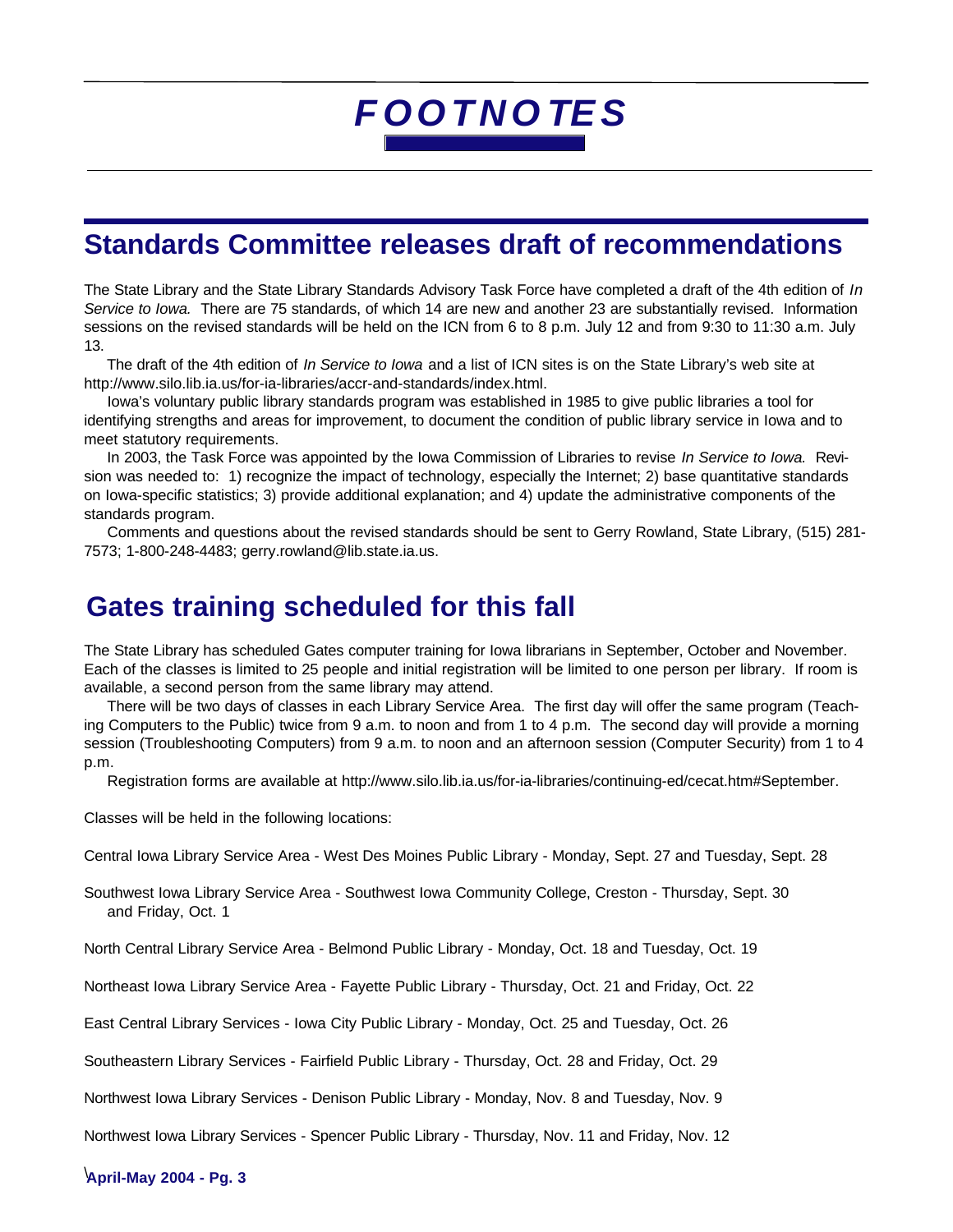## **Commission appoints, certifies trustees to LSA boards**

On June 1, the Iowa Commission of Libraries appointed and certified trustees to the seven Library Service Area Boards. All are four year terms.

The Commission appointed:

- Frank E. Ross, Newton, new appointment to Central Iowa Library Service Area
- Robert George, Anamosa, reappointment to East Central Library Services
- Janet Adams, Webster City, reappointment to North Central Library Service Area
- Timothy Jones, Waterloo, reappointment to Northeast Iowa Library Service Area
- David Netz, Sioux Center, reappointment to Northwest Iowa Library Services
- Nancy Simpson, Oskaloosa, reappointment to Southeastern Library Services
- James Mefferd, Chariton, reappointment to Southwest Iowa Library Service Area

The Commission certified the following public library trustee representatives:

- Joseph (Hank) Zalatel, Jr. (Nevada), trustee, Nevada Public Library, re-elected to Central Iowa Library Service Area
- Eileen Robinson, (Marion), trustee, Marion Public Library, re-elected to East Central Library Services
- Patricia Ginapp (Garner), trustee, Garner Public Library, new to North Central Library Service Area
- Richard Barnes (Clermont), trustee, Clermont Public Library, new to Northeast Iowa Library Service Area
- Darrell G. DeBoom (Primghar), trustee, Primghar Public Library, re-elected to Northwest Iowa Library Services
- Thomas P. Gardner (Keokuk), trustee, Keokuk Public Library, re-elected to Southeastern Library Services
- Lillian Nichols (Bridgewater), trustee, Fontanelle Public Library, re-elected to Southwest Iowa Library Service Area

### **State Library staffer inducted into international society**

Cory Quist of the State Library's law library was recently inducted into the Beta Rho chapter of Beta Pi Mu, the International Library and Information Studies Honor Society. Quist received his master's degree in library and information science from the University of Wisconsin last December.



### **Important Dates - 2004**

#### **June**

June 24-30 - ALA Annual Conference, Orlando, FL June 30 - Direct State Aid funds expended

#### **July**

- July 1 New year for EBSCOhost begins
- July 1 E-rate discounts for 2004 begin
- July 5 Fourth of July holiday observed (State Library closed)
- July 23 Applications due for Public Library Management I and II
- July 31 Final reports due at the State Library for Direct State Aid, Open Access and Access Plus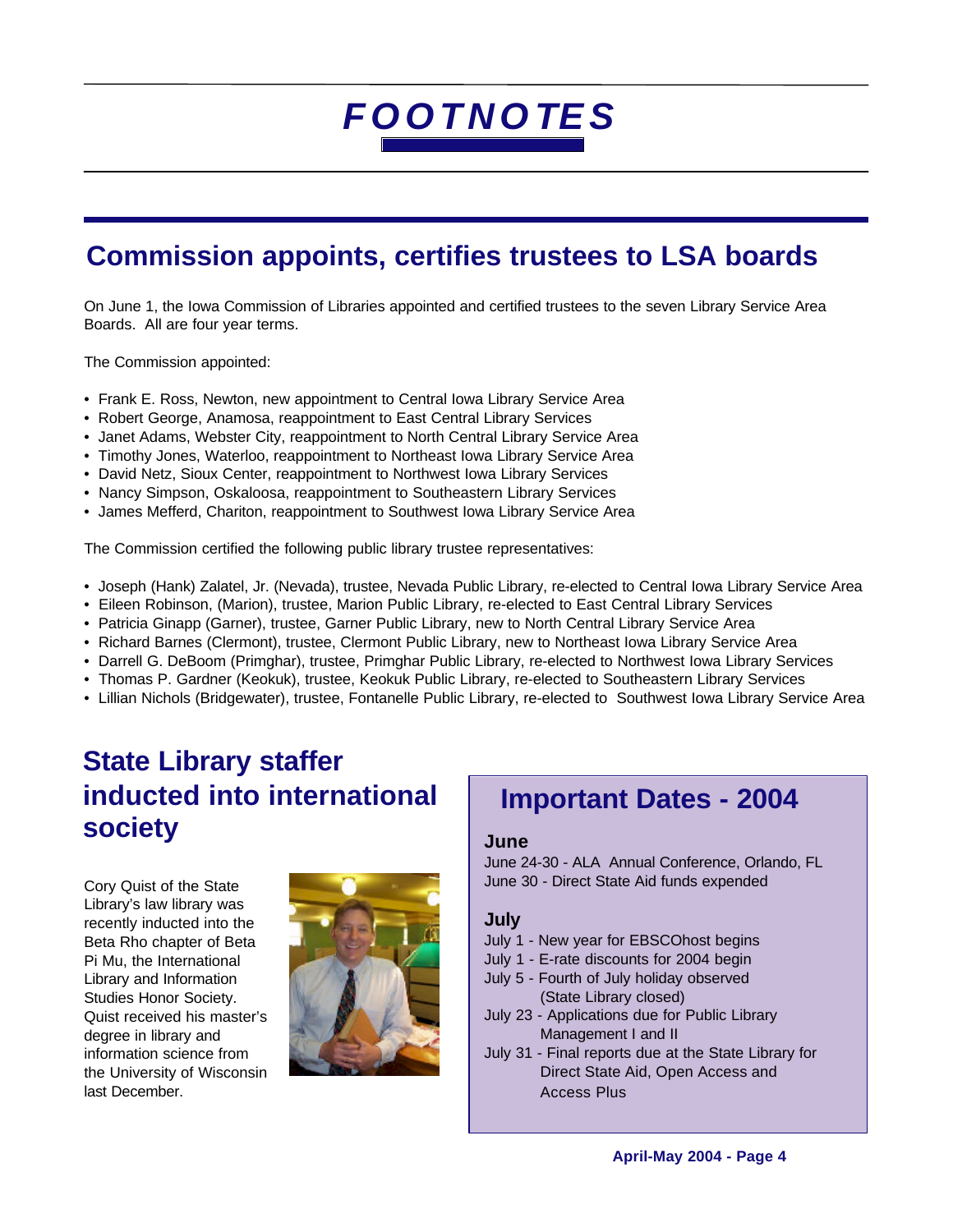### **2004 Westgate Lecture attracts hundreds of librarians, teachers**



*Westgate conference organizers, from* and Young People's Forum. *left, Deb Samson, Department of Education; Penny Milburn, Iowa State University Extension Outreach; Mary Schertz, Bureau of Children, Families and Community Services; Dena Goplerud, Iowa Public Television; and Mary Cameron, State Library of Iowa. (Not shown, Tom Rendon, Iowa Head Start State Collaboration Office).*

The 2004 Westgate Lecture, "Building Blocks to Early Literacy," was held April 14 and 15 in Johnston. Nearly 350 people attended. On the 14th, keynote speaker Barbara Moss provided a workshop on selecting and using nonfiction with children. On the 15th, participants were offered a series of breakout sessions. The State Library co-sponsored the conference with the Iowa Department of Education and Iowa Public Television.

 The Westgate Lecture series honors the late Hazel Westgate who was the children's librarian at Iowa City Public Library for many years. Additional support for the biennial event is provided by the Iowa Library Association's Children



*State Library staff helped register participants. From left, Carol Simmons, Fran Fessler and Lisa Manley.*



*From left, State Librarian Mary Wegner, keynote speaker Barbara Moss and State Library Youth Services Consultant Mary Cameron.*

*The conference room was packed for keynote speaker Barbara Moss' presentation.*

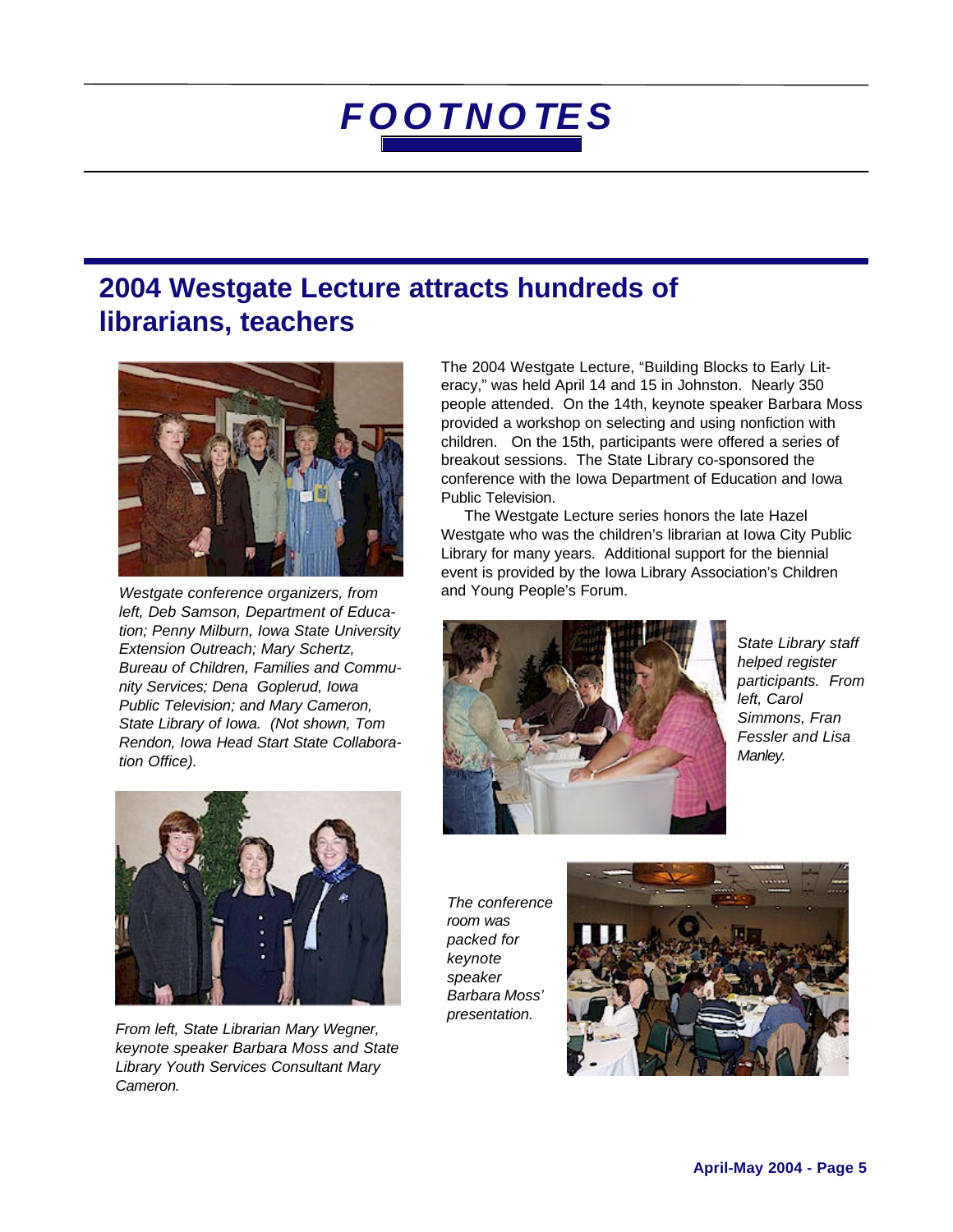### **All Iowa Reads Discussions All Over Decorah**

Everyone's reading it. Are you? Tiffany Betts, AmeriCorps VISTA member, Carol Tebbenoff, Kathy Barloon, Karisa Jensen and Jorge Chavez are all reading the 2004 All Iowa Reads selection, *Niagara Falls All Over Again,* with Tany Bertz, seated. The book discussion event took place at the Decorah Public Library in April.

## **Certification update**

Congratulations to the following public library staff certified for the first time through the State Library's Iowa Certification Program for Public Librarians.



**Jill Edgerton,** Indianola **Kristy Folsom,** Manchester **Larry Koeninger,** Fort Dodge **Susan Mast,** Mt. Pleasant **Kasandra Petersen,** Huxley **Marcia Pitzenberger,** New Hampton **Karen Smith,** Urbandale

## **Iowa Teen Award winner announced, next year's nominations named**

The 2003-04 Iowa Teen Award, sponsored by the Iowa Association of School Librarians, is *The Sisterhood of the Traveling Pants.* Eighty-six Iowa schools participated in the contest. Next Year's nominations include:

- *Counterfeit Son* by Elaine Marie Alphin *Girlhearts* by Norma Fox Mazer
- 
- *Things Not Seen* by Andrew Clements *Zach's Lie,* by Roland Smith
- 
- *Dovey Coe* by Frances O'Roark Dowell *Stuck in Neutral* by Terry Trueman
- *The Thief Lord* by Cornelia Funke *The Gadget* by Paul Zindel
- *Pictures of Hollis Woods* by Patricia Reilly Giff
- *Stormbreaker* by Anthony Horowitz
- *Lake of Secrets* by Lael Littke
- 
- *Forgotten Fire* by Adam Bagdasarian *Big Mouth and Ugly Girl* by Joyce Carol Oates
	-
- *Artemis Fowl by Eoin Colfer The Gospel According to Larry by Janet Tashjian* 
	-
	-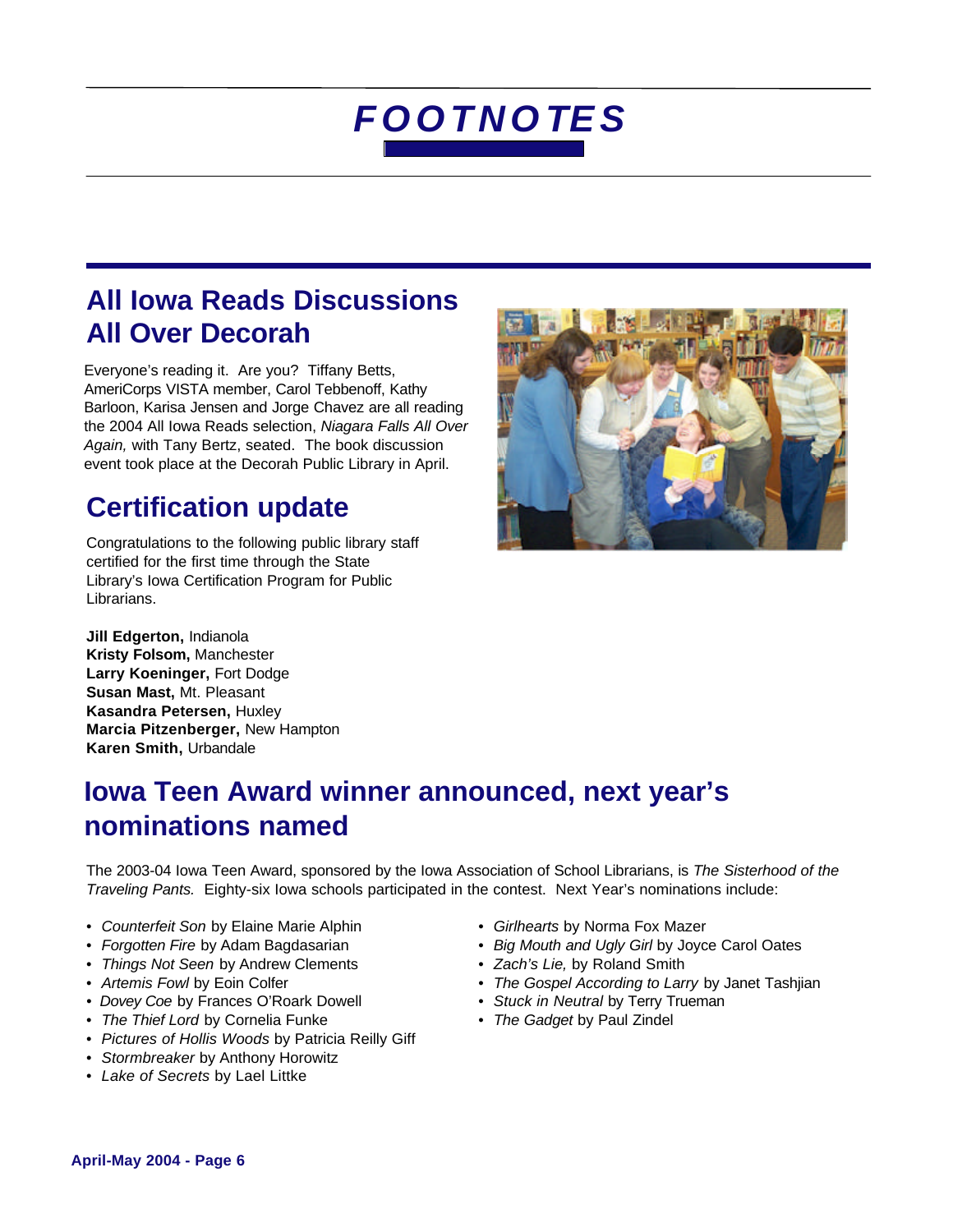#### Iowa Commission of Libraries - Minutes April 20, 2004 - State Library of Iowa

Present: David Boyd, Monica Gohlinghorst, Pam Pfitzenmaier, Paul Roberts, Dale Ross, Berta Van Ekeren. Absent: Pam Bradley, Eldon Huston

Staff: Mary Wegner, Barbara Corson, Steve Cox, Sandy Dixon, Fran Fessler, Judy Jones, Gerry Rowland, Annette Wetteland.

Visitors: Emily Navarre, Administrator, Southeastern Library Services; and Katherine Von Wald, Coordinator, Iowa Center for the Book.

1.0 Set Agenda

A. Agenda was set with the following addition.

6.0 Action Item

1. Ross requested the change of meeting dates for June and October be added. Approved.

#### 2.0 Minutes

Gohlinghorst moved to approve the minutes as presented; Roberts seconded. Motion carried.

#### 3.0 Financial Report

 Cox reported that both federal and state budgets were on track. There will be no new state money for FY05 and any salary increases will have to be absorbed from the State Library budget. RIIF (infrastructure) funding remains at \$600,000. Wegner and Cox met with Ted Stilwill, Roger Stirler and others from internal operations at the Department of Education to discuss federal library funding and overhead and administrative costs. There will be further discussion on how these costs will apply to the Gates Grants.

4.0 Communications

A. Special Reports

1. Beth Henning-State Data Center

 Henning gave a brief history and explained the role of the State Data Center. The State Data Center became a part of the State Library in 1989 and is Iowa's liaison to the U.S. Census Bureau. It is Iowa's official source for census statistics about Iowa's people, housing, economy, and government. In recent years, the role of the Data Center has changed, as well as how the information is used. Governmental agencies (state, city, county), businesses, the news media and other organizations, want much more detailed information for annual estimates, program planning, marketing, community, and school issues. The State Data Center web site provides a wealth of information and last year had approximately 500,000 page requests.

2. Katherine Von Wald-Iowa Center for the Book

 Von Wald provided handouts listing the Iowa winners in the Letters about Literature contest. There were three winners in each of three age groups. First Lady Christie Vilsack presented the awards at the Iowa Reading Association/Iowa Association of School Librarians Conference. The Iowa winner in each age group placed in the top six nationally. The students' letters are on the Center for the Book web site. On May 2, 2004 *USA Today* will list the winners from each state.

 There have been 33 All Iowa Reads book discussions so far this year featuring the 2004 selection "*Niagara Falls All Over Again*" by Elizabeth McCracken. McCracken will be the featured Friday luncheon speaker at the Iowa Library Association Fall Conference, and the 2005 All Iowa Reads selection will also be announced at the luncheon.

 New literary events continue to be posted on the Literary Calendar, which is part of the Center for the Book web site.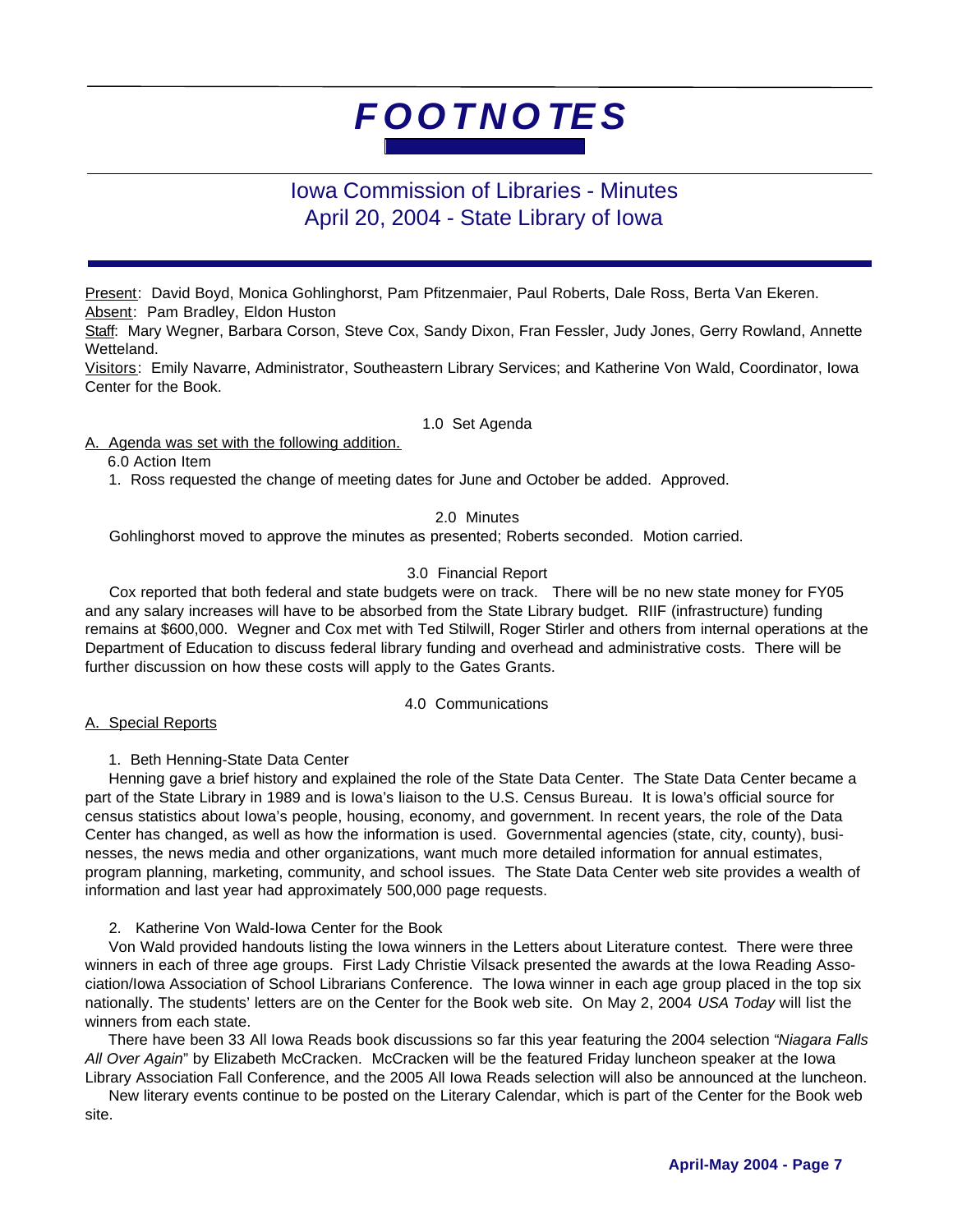Iowa Commission of Libraries - Minutes April 20, 2004 - State Library of Iowa *(Cont.)*

#### **B.** Commission Reports

 Boyd reported that May 1 is Law Day and the Iowa Supreme Court will celebrate by giving tours of the new judicial building. Law Week is May 3-7. The Supreme and Appeals courts will be in session that week and there will be special ICN sessions for middle and high school students showing oral arguments.

 Roberts reported that the Dubuque Area Library Information Consortium will meet on April 29 for a program on public relations. Wetteland will present one of the sessions.

 Gohlinghorst has been attending the Library Standards Task Force meetings. There will be one more meeting before a draft is presented to the Commission.

 Van Ekeren remarked she has enjoyed being part of the Standards Task Force committee and is very impressed with the willingness and dedication of the committee. Monroe Public Library hopes to move the first part of June into a building the library board purchased and renovated.

 Pfitzenmaier said that the online courses being offered to high school students via the ICN are going well. Some of the course offerings are chemistry, physics, and German.

 Ross reported he and Wegner will be in Washington D.C. on May 3 and 4 to attend the American Library Association's legislative days and talk with Iowa's congressmen and senators. Pat Coffie, director of the Waverly Public Library and chairperson of the ILA Governmental Affairs Committee, and Kay Weiss, Director of the Burlington Public Library and ILA President will also attend.

#### C. State Librarian's Report

 Wegner reported that State Library staff had received a bid from OCLC to provide all Iowa libraries unlimited access to an Iowa subset of WorldCat; unlimited access to the bibliographic records and holdings in WorldCat; unlimited, ongoing cataloging using any of OCLC's cataloging interfaces in conjunction with WorldCat; unlimited use of OCLC interlibrary loan; and unlimited retrospective batch loading of holdings to OCLC WorldCat. This offer would allow Iowa to move from the Iowa Locator to an OCLC-based statewide catalog. Contracting with OCLC for these services would require a significant investment of new money. State Library staff continues to review the offer and consider alternatives.

 Wegner announced the upcoming Iowa Library Association Leadership Institute to be held at Central College in Pella August 3-6. The training will be led by Maureen Sullivan. Applications for the institute will be evaluated next week. An LSTA grant is being used to partially fund the event.

 Five librarians from Bulgaria have arrived in Iowa and will spend time at libraries in Ames, Cedar Rapids, Newton, Pella and Sioux City. They will attend a two day conference at the State Library May 10 and 11.

 The State Library is celebrating National Library Week, April 19-23. One hundred eighty state employees have signed up for classes on Searching the Internet; EBSCOHost; FirstSearch; the State Data Center; Grant Resources, WestLaw and HealthInfoIowa. Friday, Ross will lead a book discussion on the 2004 All Iowa Reads book "Niagara Falls All Over Again."

 Wegner passed out WebJunction handouts. A customized Iowa version of WebJunction is planned to be released in late June. Dixon and Wetteland will receive training later this month.

 The "Building Blocks for Early Literacy Conference," sponsored by the State Library, IPTV and the Department of Education was a big success, with approximately 300 librarians, teachers, consultants, child care providers and early literacy specialists attending.

#### D. Library Service Area Report-Emily Navarre, Southeastern Library Services

Navarre shared with the Commission information about the Southeastern Library Service Area, which covers 15 counties and 53 public libraries. There is a new library, LeClaire Public Library, which was previously a branch of the Scott County Library System. There are many building projects going on, from new libraries to